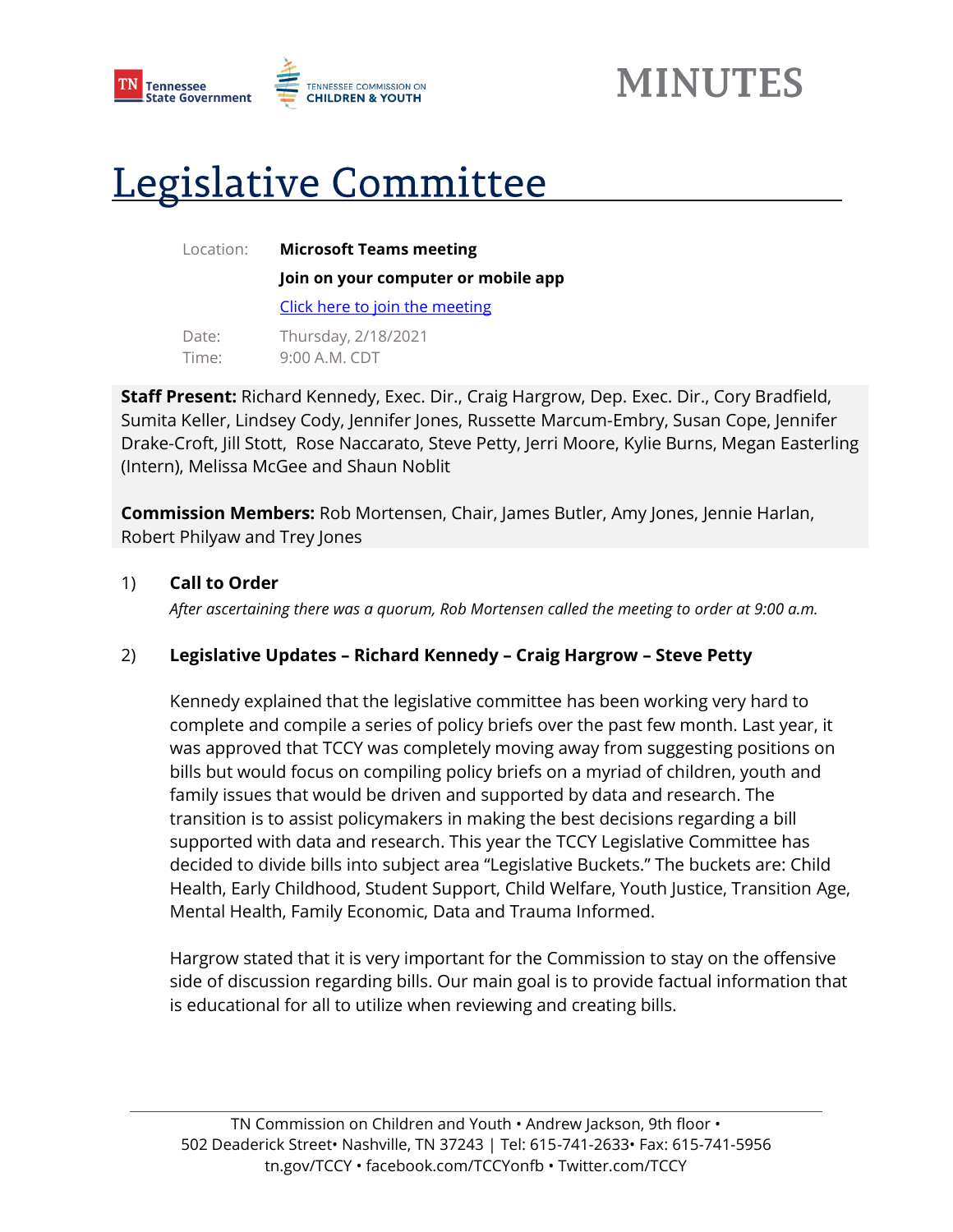

### 3) **Policies and Policy Brief Overview**

Petty discussed the bills that staff had chosen for educational briefs.

## **Child Health**

#### **SB574/HB626**

Funding for development of substance use disorder recovery programs for pregnant women and women with children.

Sponsors: Sen. Yarbro, Jeff , Rep. Hicks, Tim

Summary: Requires the department of mental health and substance abuse services, the department of human services, the department of children's services, the department of health, and the bureau of TennCare to seek funding for the development of substance use disorder recovery programs for pregnant women and women with children. Also requires those entities to annually report to the general assembly on funds the entity applied for pursuant to this bill, recommendations for changes to statutes or rules to develop recovery programs, and benefits realized from such recovery programs. Broadly captioned.

#### **SB634/HB212**

Authorizes LEAs to develop and implement a "Stop the Bleed" program.

Sponsors: Sen. Kyle, Sara , Rep. Clemmons, John Summary: Authorizes LEAs to develop and implement a "Stop the Bleed" program. Establishes program requirements and training guidelines. Provides limited civil immunity to LEAs, schools, and LEA employees for personal injuries resulting from the use of items in a bleeding control kit.

#### **SB650/HB932**

Requires that doula services be provided to recipients of TennCare.

Sponsors: Sen. Robinson, Katrina , Rep. Chism, Jesse Summary: Requires that doula services be provided to recipients of TennCare. Defines "doula services" as emotional and physical support throughout labor, birth and during the prenatal and postpartum periods. Establishes a list of certifications for doulas to be qualified to give services.

#### **SB789/HB861**

TN Commission on Children and Youth • Andrew Jackson, 9th floor • 502 Deaderick Street• Nashville, TN 37243 | Tel: 615-741-2633• Fax: 615-741-5956 tn.gov/TCCY • facebook.com/TCCYonfb • Twitter.com/TCCY Local board of education policy that incorporates biennial testing for lead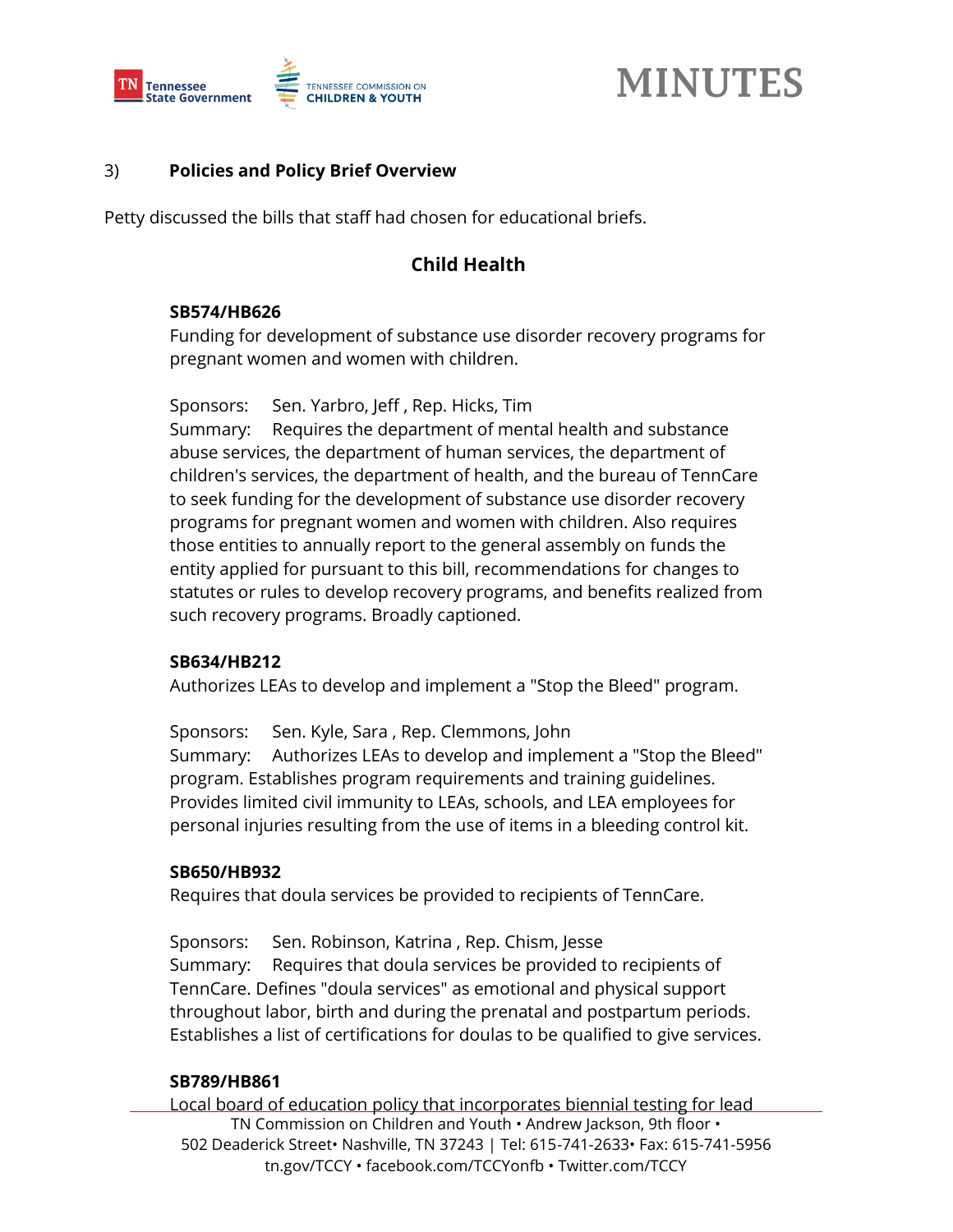

levels in drinking water.

Sponsors: Sen. Kyle, Sara , Rep. Hakeem, Yusuf Summary: Changes the frequency requirements for local boards of education to test lead levels in drinking water from a maximum of biennial testing to a minimum of biennial testing.

#### **SB827/HB916**

Prohibits the use of solitary confinement for pregnant inmates.

Sponsors: Sen. Yarbro, Jeff , Rep. Chism, Jesse Summary: Prohibits the use of solitary confinement for pregnant inmates and inmates who have given birth within the past eight weeks. Prohibits the transfer of a pregnant inmate from a jail to a state penitentiary or branch of a prison for safekeeping unless medically necessary for the health of the prisoner or the unborn child.

#### **SB956/HB642**

Implicit bias training program for healthcare professionals and perinatal patient bill of rights.

Sponsors: Sen. Yarbro, Jeff , Rep. Lamar, London Summary: Requires the department of health and the maternal mortality review and prevention team to create an evidence-based implicit bias training program for healthcare professionals. Establishes requirements for the training program curriculum. Requires healthcare professionals to take the training program for license renewal. Requires the department of health to collect data regarding infant and maternal mortality for the purposes of making ongoing improvements to the training program. Establishes a perinatal patient bill of rights and requires that facilities give perinatal patients a copy of the bill of rights as soon as reasonably practical following admission to the facility.

# **Early Childhood**

#### **SB22/HB1114**

DHS - child care services for the children of state officers and employees.

TN Commission on Children and Youth • Andrew Jackson, 9th floor • 502 Deaderick Street• Nashville, TN 37243 | Tel: 615-741-2633• Fax: 615-741-5956 tn.gov/TCCY • facebook.com/TCCYonfb • Twitter.com/TCCY Sponsors: Sen. Kyle, Sara , Rep. Leatherwood, Tom Summary: Requires the department of human services to approve, administer, and coordinate child care services for the children of state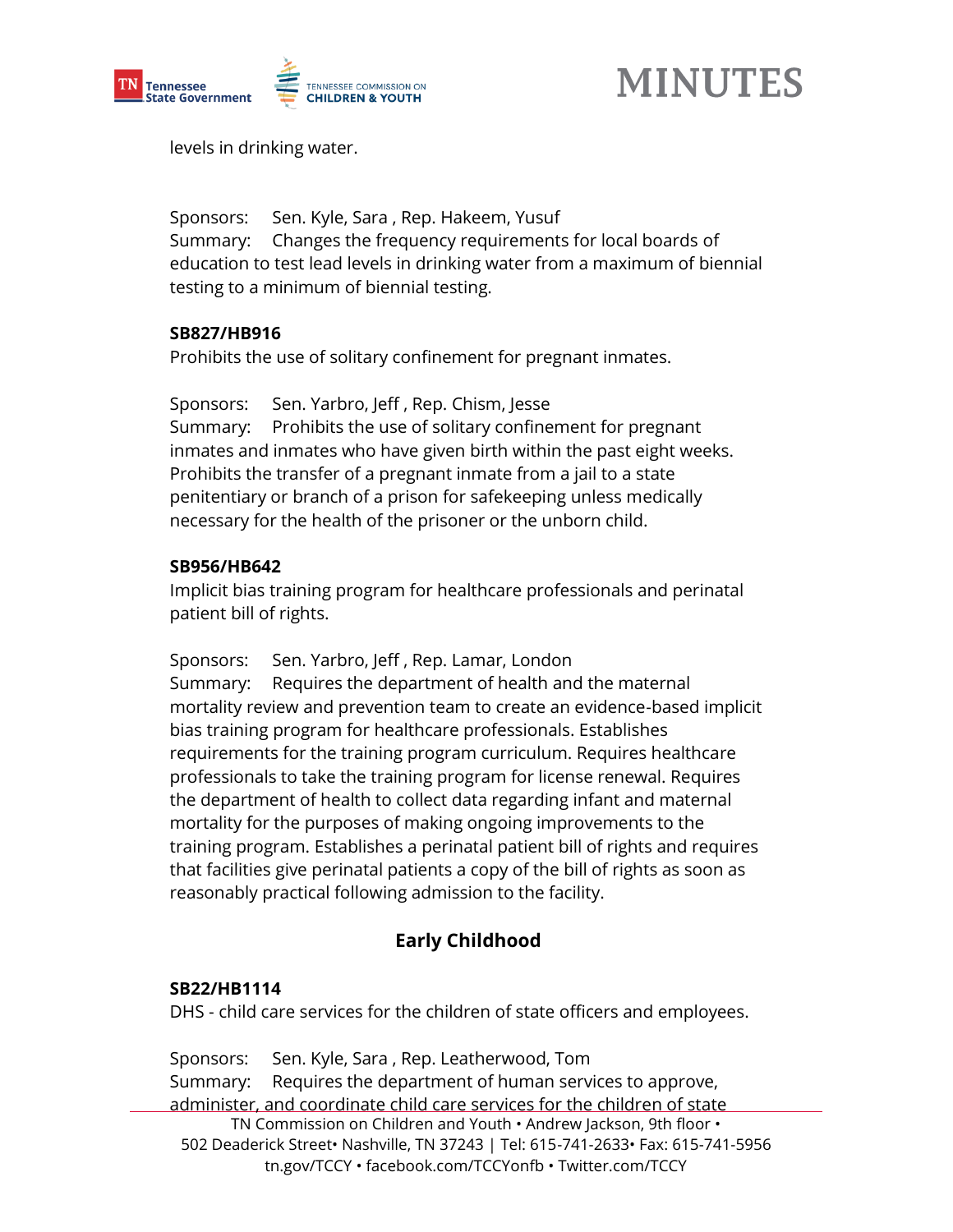



officers and employees.

#### **SB164/HB115**

Child care provided by Parents' Day Out program or similar program.

Sponsors: Sen. Lundberg, Jon , Rep. Campbell, Scotty Summary: Authorizes a Parents' Day Out or similar program operated by a religious institution or organization to provide 12-hour per week child care services in whatever block of time desired. Current law specifies two days in each calendar week for not more than six hours each day. Broadly captioned.

### **SB518/HB405**

Annual report submitted by child care program licensed by department of education.

Sponsors: Sen. Briggs, Richard , Rep. Carringer, Michele Summary: Changes from October 1 to October 15, the date by which a child care program licensed by the department of education must submit its annual report to the department. Broadly captioned.

#### **SB519/HB406**

Recommendations from TN council for career and technical education.

Sponsors: Sen. Briggs, Richard , Rep. Carringer, Michele Summary: Adds the state board of education to the list of entities that the Tennessee council for career and technical education must advise of findings and recommendations made by the council. Broadly captioned.

## **SB645**

Child care program - failure to file an annual report.

Sponsors: Sen. Robinson, Katrina ,

Summary: Changes, from 30 days to 45 days, the time a child care program or entity has from the date of the mailing of a notice of failure to file an annual report to submit the report to the commissioner of education or have its certificate of approval suspended. Broadly captioned.

## **SB677/HB598**

Creates the Tennessee child care task force.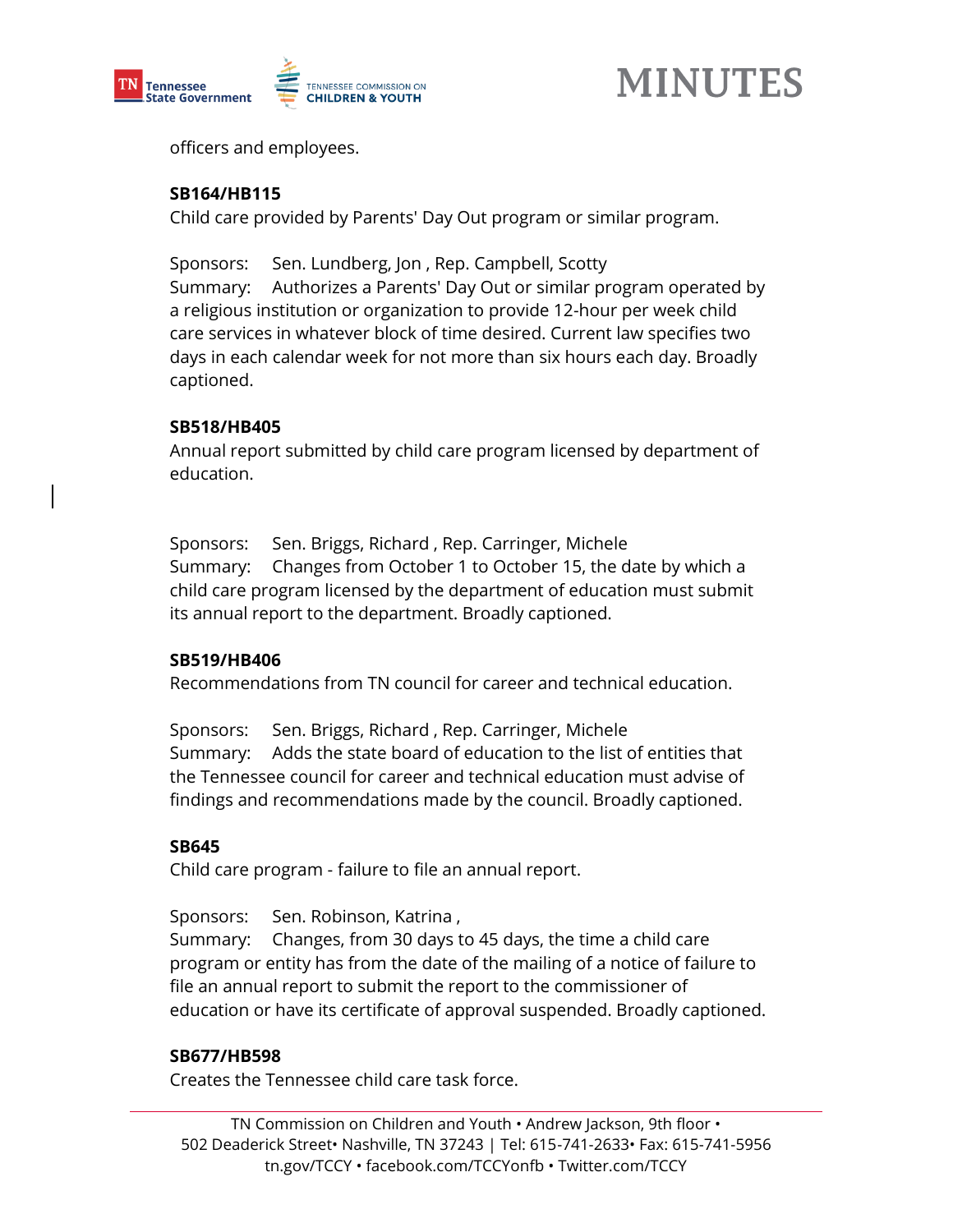



Sponsors: Sen. Massey, Becky , Rep. Hazlewood, Patsy Summary: Creates the Tennessee child care task force to recommend a strategic action plan to guide the administration and general assembly on how to address the challenges of quality, affordability, and accessibility of child care in the state. Specifies that the task force is to be administratively attached to the department of human services and specifies membership of task force. Requires the task force to meet at least monthly. Requires the task force to submit its findings and recommendations no later than December 31, 2022, at which time the task force will cease to exist.

#### **SB749/HB768**

Child care agency licensing.

Sponsors: Sen. Johnson, Jack , Rep. Lamberth, William

#### **SB807/HB670**

Department of human services liaison to work with licensed child care providers.

Sponsors: Sen. Yarbro, Jeff , Rep. Freeman, Bob

#### **SB1105/HB996**

Requires DHS to establish an enrollment-based alternative payments pilot program.

Sponsors: Sen. Yarbro, Jeff , Rep. Love Jr., Harold

#### **SB1106**

Development of shared services alliances and child care networks.

Sponsors: Sen. Yarbro, Jeff ,

#### **SB1481/HB1259**

Child care program annual report grace period.

Sponsors: Sen. Akbari, Raumesh , Rep. Sparks, Mike

## **Student Supports**

#### **SB230/HB16**

Teacher's Discipline Act.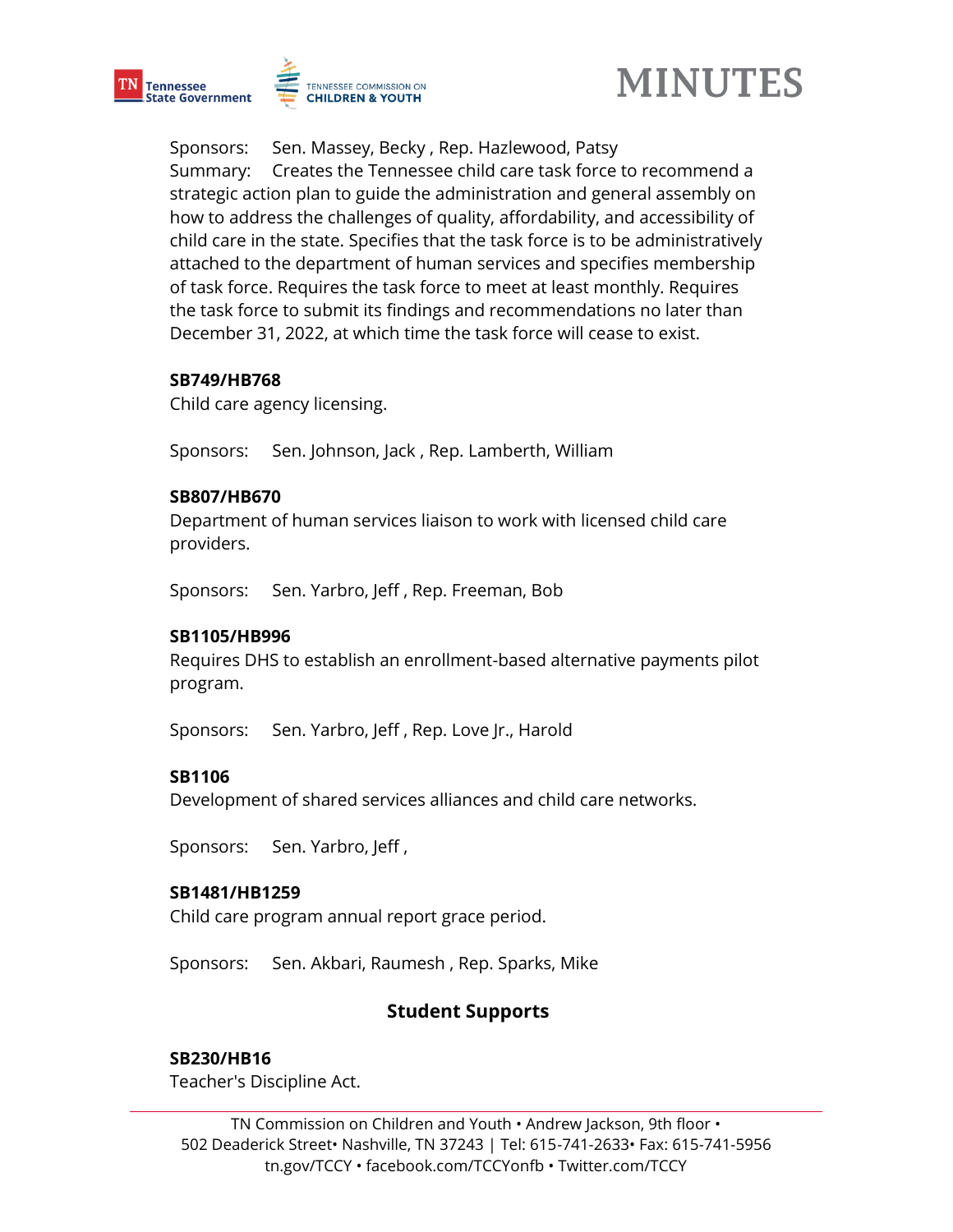





Sponsors: Sen. Hensley, Joey , Rep. Cepicky, Scott

Summary: Enacts the "Teacher's Discipline Act." Requires each student discipline policy or code of conduct adopted by a local board of education or public charter school governing body to include a provision authorizing teachers and administrators to enforce the student discipline policy or code of conduct and to hold students accountable for any disorderly conduct in school, on school buses, or at school-sponsored events. Establishes a process for a teacher to request the removal of a student from the teacher's classroom if the student's behavior violates the LEA's or school's student discipline policy or code of conduct and repeatedly or substantially disrupts the class. Authorizes the use of reasonable or justifiable force to relocate a student to another location for the student's safety or for the safety of others in instances where the student is unwilling to cooperate with the relocation. Broadly captioned.

#### **SB233/HB23**

Requires survey of licensed speech-language pathologists.

Sponsors: Sen. Hensley, Joey , Rep. Cepicky, Scott Summary: Requires the department of education to determine if LEAs, public charter schools, and state special schools have a sufficient number of licensed speech-language pathologists in the public schools to meet student needs. Requires results be reported to the education committees of the senate and house of representatives by January 15, 2022. Broadly captioned.

#### **SB371/HB1001**

BEP funding of full-time school counselor positions.

Sponsors: Sen. Massey, Becky , Rep. Love Jr., Harold

#### **SB378/HB1331**

Number of BEP funded full-time public school nurse positions.

Sponsors: Sen. Campbell, Heidi , Rep. Harris, Torrey Summary: Increases the number of BEP funded full-time public school nurse positions from one per 3,000 students to one per 750 students. increases the number of full-time public school nurses considered sufficient for the public school nurse program to adequately provide services from one per 3,000 students to one per 750 students.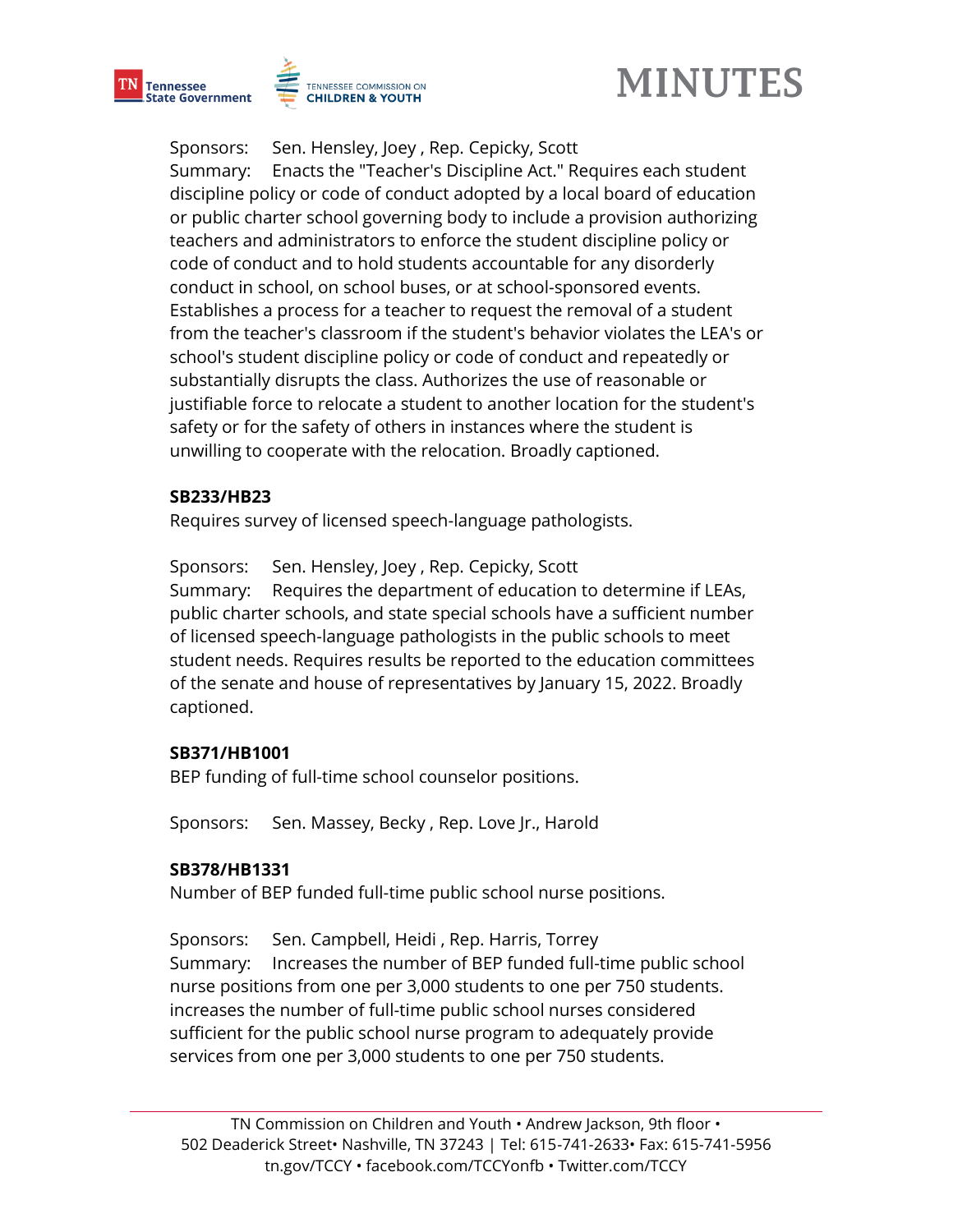

#### **SB674/HB815**

Tennessee Anti-Lunch Shaming Act.

Sponsors: Sen. Kyle, Sara , Rep. Clemmons, John

#### **SB1100/HB1291**

BEP funding for school social worker positions.

Sponsors: Sen. Robinson, Katrina , Rep. Johnson, Gloria Summary: Requires the BEP to fund one full-time school social worker position for every 250 students beginning in the 2021-2022 school year.

#### **SB1257/HB44**

Provides funding for a full-time school social worker position.

Sponsors: Sen. Reeves, Shane , Rep. Sparks, Mike Summary: Requires funding for a full-time school social worker position for each 1,500 students.

# **Child Welfare**

#### **SB162/HB466**

Pilot program to provide child care payments to eligible relative caregivers.

Sponsors: Sen. Briggs, Richard , Rep. McKenzie, Sam Summary: Requires the department of children's services to establish a pilot program for three years to provide child care payments to eligible relative caregivers. Defines "relative caregiver" as a person within a first, second, or third degree of relationship to the parent or the step-parent of a child who may be related through blood, marriage, or adoption. Requires the department of children's services to publish an annual report containing certain data about the pilot program.

#### **SB205/HB200**

Termination of parental rights.

TN Commission on Children and Youth • Andrew Jackson, 9th floor • 502 Deaderick Street• Nashville, TN 37243 | Tel: 615-741-2633• Fax: 615-741-5956 tn.gov/TCCY • facebook.com/TCCYonfb • Twitter.com/TCCY Sponsors: Sen. Haile, Ferrell , Rep. Carter, Mike Summary: Requires courts consider relevant and child centered factors applicable to the particular case before the court. Clarifies that the court is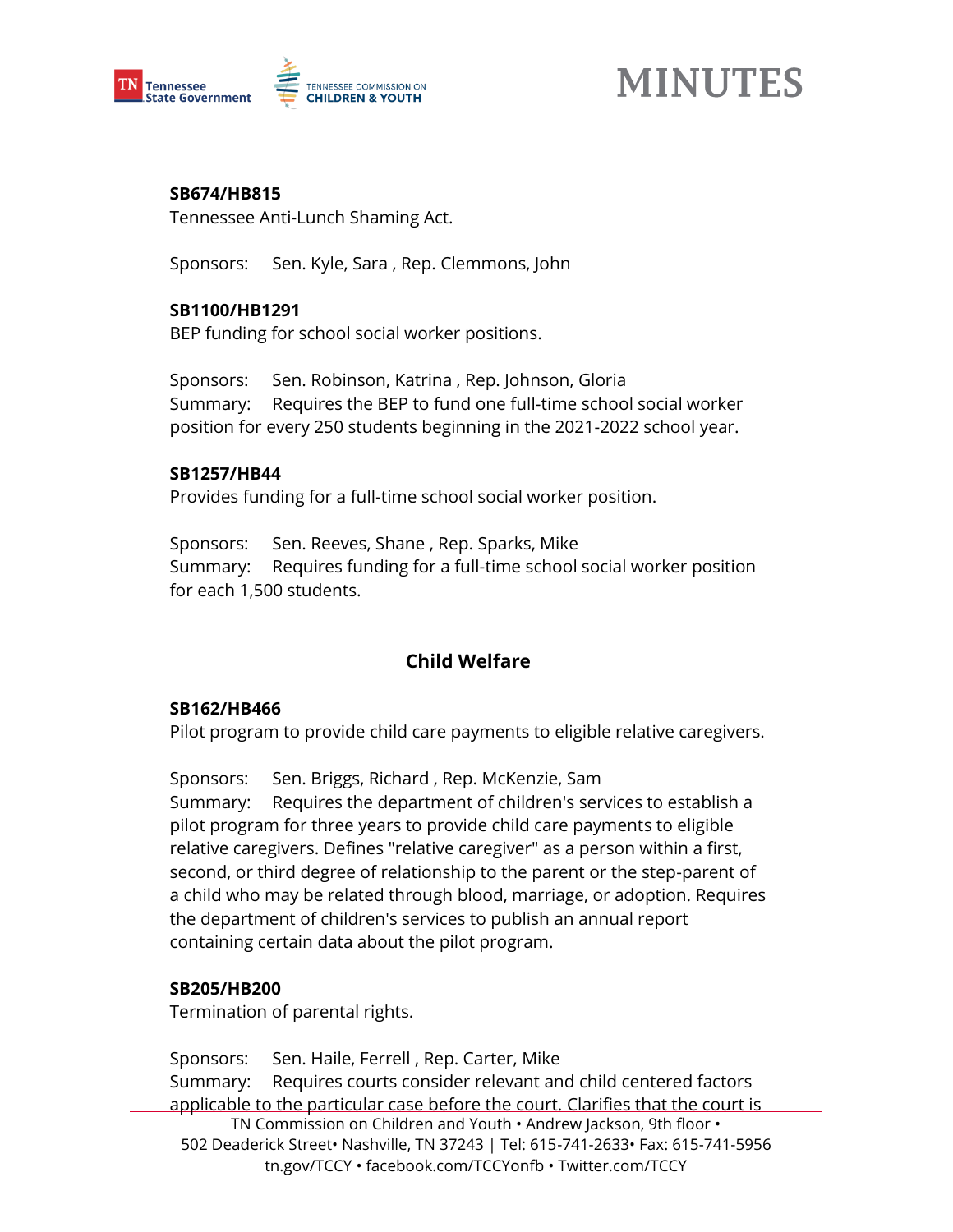



not required to consider all factors and may consider relevant factors other than those listed.

### **SB477**

Injectable naltrexone pilot program for juveniles.

Sponsors: Sen. Haile, Ferrell ,

Summary: Requires the department of mental health and substance abuse services, in consultation with the department of children's services and the administrative office of the courts, to create a pilot program for qualifying parents with children referred to a zero to three court program to provide the parents with access to injectable naltrexone.

#### **SB589/HB465**

Testing a child for the presence of a controlled substance.

Sponsors: Sen. Jackson, Ed , Rep. Littleton, Mary Summary: Requires the department of children's services to use a hair follicle test when testing a child for the presence of a controlled substance in the child's body. Broadly captioned.

#### **SB634/HB212**

Authorizes LEAs to develop and implement a "Stop the Bleed" program.

Sponsors: Sen. Kyle, Sara , Rep. Clemmons, John Summary: Authorizes LEAs to develop and implement a "Stop the Bleed" program. Establishes program requirements and training guidelines. Provides limited civil immunity to LEAs, schools, and LEA employees for personal injuries resulting from the use of items in a bleeding control kit.

#### **SB644/HB1166**

Siblings in foster care.

Sponsors: Sen. Robinson, Katrina , Rep. Harris, Torrey Summary: Requires foster care agencies to provide a child in foster care with the contact information for all of their siblings not living in the same home if maintaining contact is in the best interest of each sibling. Prohibits punishing children in foster care by restricting contact with their siblings. Defines "sibling" as full siblings, half-siblings and step-siblings.

TN Commission on Children and Youth • Andrew Jackson, 9th floor • 502 Deaderick Street• Nashville, TN 37243 | Tel: 615-741-2633• Fax: 615-741-5956 tn.gov/TCCY • facebook.com/TCCYonfb • Twitter.com/TCCY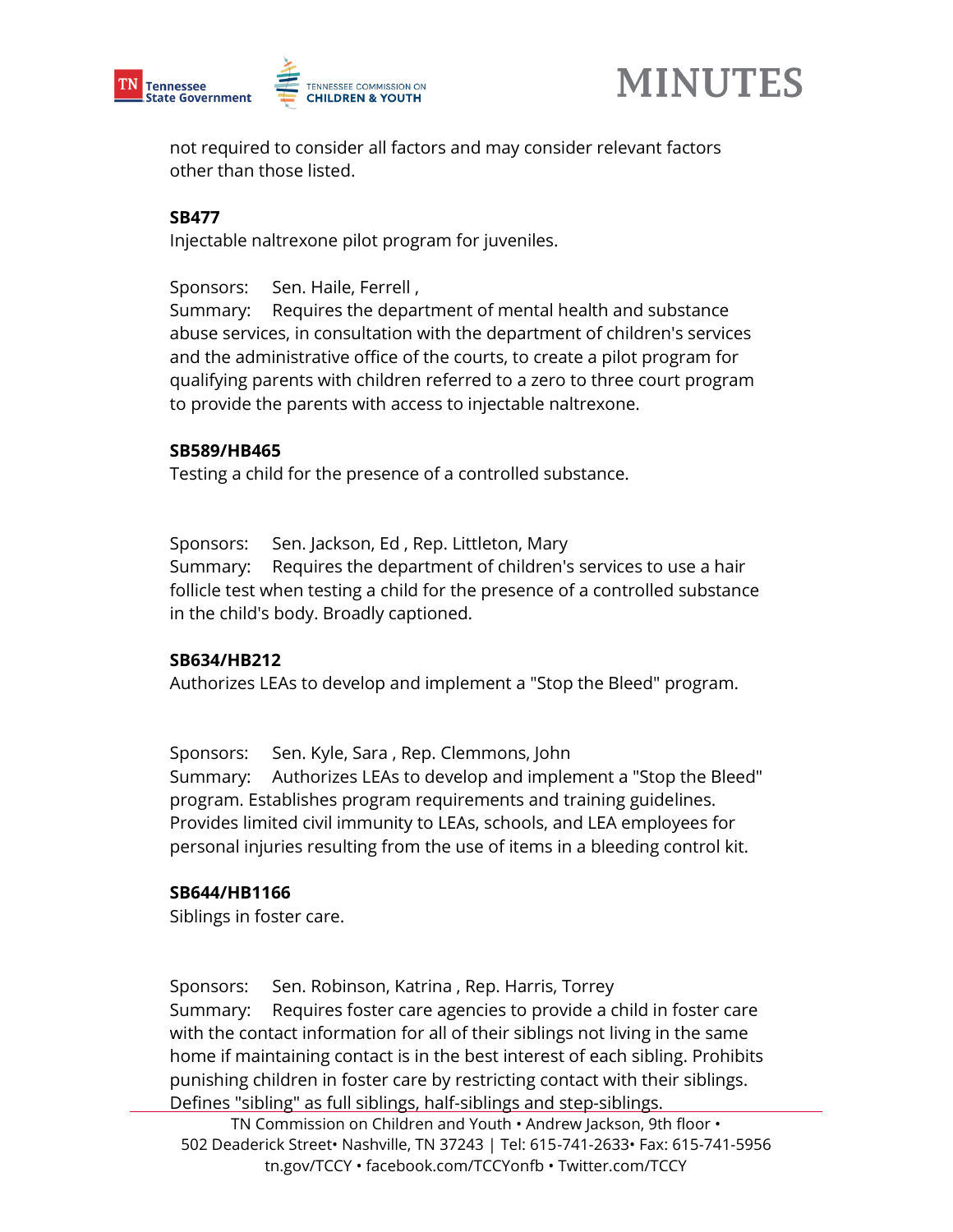

**SB867** 

Eli's Law.

Sponsors: Sen. Lundberg, Jon ,

### **SB1014/HB908**

Reports of child abuse or neglect or child sexual abuse.

Sponsors: Sen. Bowling, Janice , Rep. Doggett, Clay

#### SB1037/HB1100

Providing services to children who have been sexually abused or trafficked for commercial sex acts.

Sponsors: Sen. Walley, Page , Rep. Shaw, Johnny

Summary: Requires the department of children's services, human trafficking advisory council, joint task force on children's justice and child sexual abuse and the council of juvenile and family court judges to work together to identify and provide services to children involved with the juvenile justice system who have been sexually abused or trafficked for commercial sex acts. Mandates that the services must be accessible regardless of the status of court proceedings and not contingent on participation in other programs.

*Burns walked the Commission through the updated policy brief that the Committee is looking to move towards.* 

*Mortensen asked what the process would become after the briefs are formulated and how can the agency be a vital resource. As we hand these out, this will be a vital resource for more topics as well. Kennedy stated that the briefs are the catalyst for starting positive conversations regarding bills. We are planning for the policy briefs to live on the agency website, under the Legislative page. This would allow others the opportunity to view and obtain the briefs as well.* 

# **Youth Justice**

#### **SB188/HB17**

TN Commission on Children and Youth • Andrew Jackson, 9th floor • 502 Deaderick Street• Nashville, TN 37243 | Tel: 615-741-2633• Fax: 615-741-5956 tn.gov/TCCY • facebook.com/TCCYonfb • Twitter.com/TCCY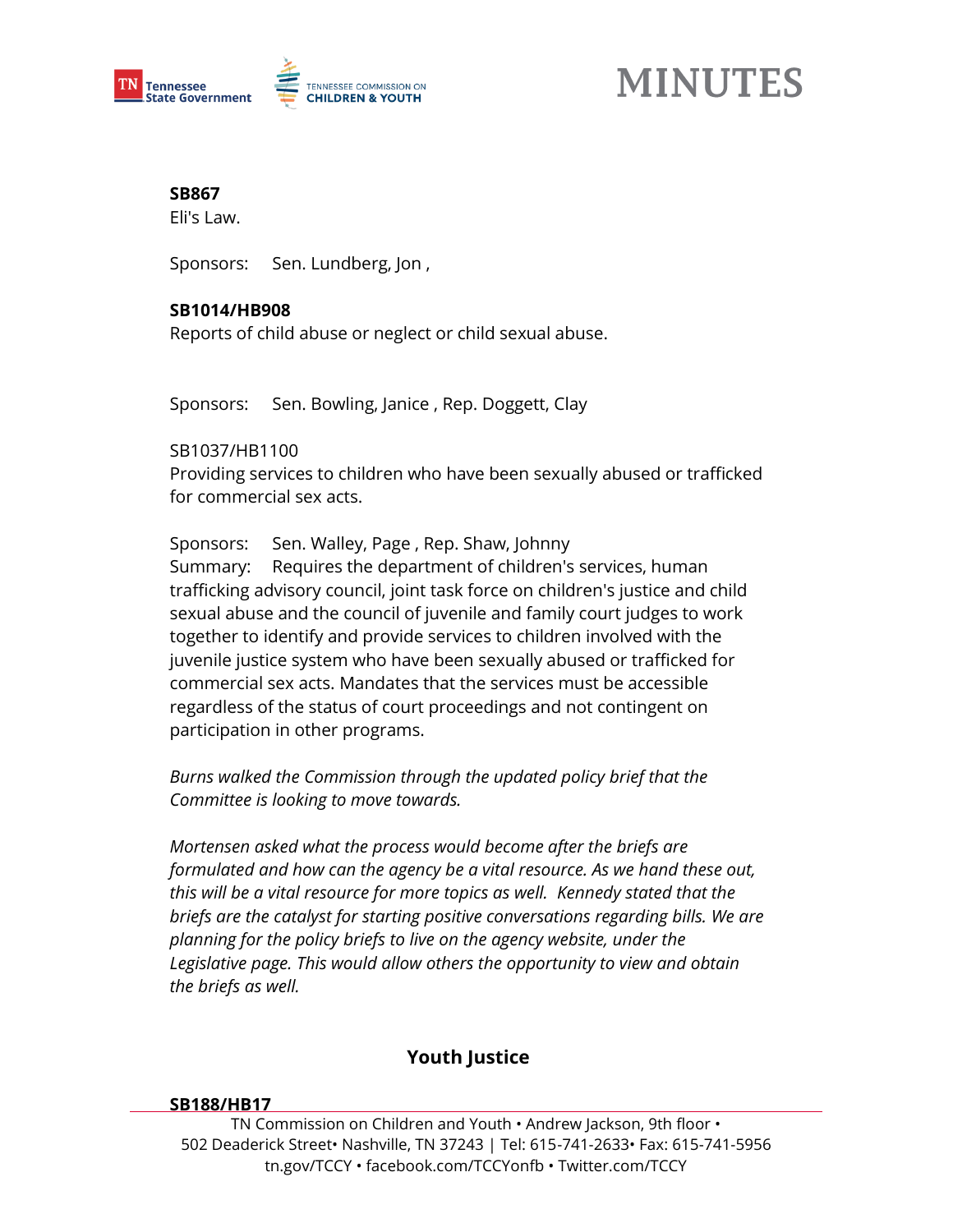



Creates criminal responsibility exemptions for human trafficking victims.

Sponsors: Sen. Bowling, Janice , Rep. Lamar, London Summary: Exempts victims of human trafficking from certain requirements for self-defense and trespassing.

#### **SB206/HB216**

Probation for child found to be delinquent.

Sponsors: Sen. Haile, Ferrell , Rep. Curcio, Michael Summary: Authorizes indefinite period of probation for a delinquent child as long as it is in their best interest. Allows child to stay in the department of children's services' custody until the necessary treatment or services have been completed. Removes requirement that a court review the case of each delinquent child placed in the department's custody at least every six months.

#### **SB214/HB342**

Law enforcement to notify DCS regarding minors in custody for prostitution.

Sponsors: Sen. Massey, Becky , Rep. Littleton, Mary Summary: Requires a law enforcement officer to notify the department of children's services when a person under 18 years of age is taken into custody for suspicion of committing the offense of prostitution.

#### **SB383/HB1126**

Redefines seclusion with regard to children in custody at juvenile detention facilities.

Sponsors: Sen. Jackson, Ed , Rep. Farmer, Andrew Summary: Redefines "seclusion" with regard to children in custody at juvenile detention facilities approved, certified, or licensed by the department of children's services to mean the involuntary segregation of a child from the rest of the resident population regardless of the reason for the segregation, including confinement to a locked unit or ward where other children may be seen or heard but are separated from the child. Broadly captioned.

#### **SB447/HB1231**

TN Commission on Children and Youth • Andrew Jackson, 9th floor • 502 Deaderick Street• Nashville, TN 37243 | Tel: 615-741-2633• Fax: 615-741-5956 tn.gov/TCCY • facebook.com/TCCYonfb • Twitter.com/TCCY Reporting of security breach at detention facility or correctional facility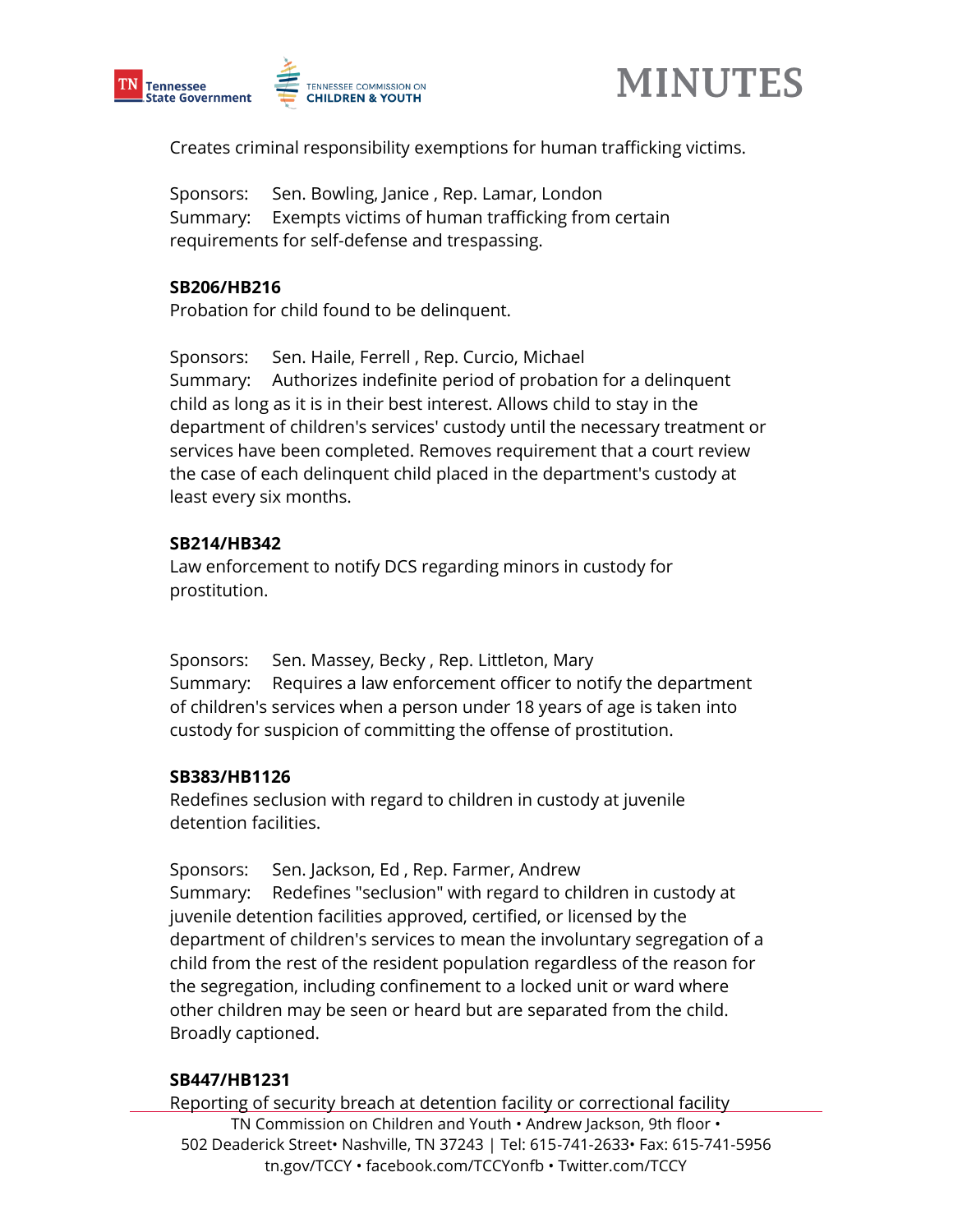

housing juveniles.

Sponsors: Sen. Bell, Mike , Rep. Sherrell, Paul Summary: Requires the on-site facility supervisor-in-charge at a secure detention or correctional facility housing juveniles to immediately report any security breach to the department of children's services and local law enforcement. Requires the department to include information on escapes, attempted escapes, security breaches, or attempted security breaches in the previous calendar year in the department's annual report.

#### **SB640/HB1307**

Curriculum taught in facilities for juveniles.

Sponsors: Sen. Robinson, Katrina , Rep. Chism, Jesse Summary: Requires youth development and detention centers to teach; job search skills, sexual health education, guidance for rehabilitation from drug and alcohol abuse, trauma response understanding and financial management guidance to children held in the centers. Requires the department of children's services to develop these curricula in consultation with the department of education and the department of mental health and substance abuse services.

#### **SB766/HB783**

Reporting of juvenile justice information.

Sponsors: Sen. Johnson, Jack , Rep. Lamberth, William

#### **SB811/HB224**

Free telephone calls between minors and their parent or guardian.

Sponsors: Sen. Yarbro, Jeff , Rep. Chism, Jesse Summary: Requires that youth development centers, jails, and the department of correction provide free telephone calls between minors and their parent or guardian.

#### **SB1039/HB1159**

Court scheduling priority for a juvenile illegally in possession of a firearm.

TN Commission on Children and Youth • Andrew Jackson, 9th floor • 502 Deaderick Street• Nashville, TN 37243 | Tel: 615-741-2633• Fax: 615-741-5956 tn.gov/TCCY • facebook.com/TCCYonfb • Twitter.com/TCCY Sponsors: Sen. Campbell, Heidi , Rep. Stewart, Mike Summary: Requires that allegations regarding a juvenile illegally in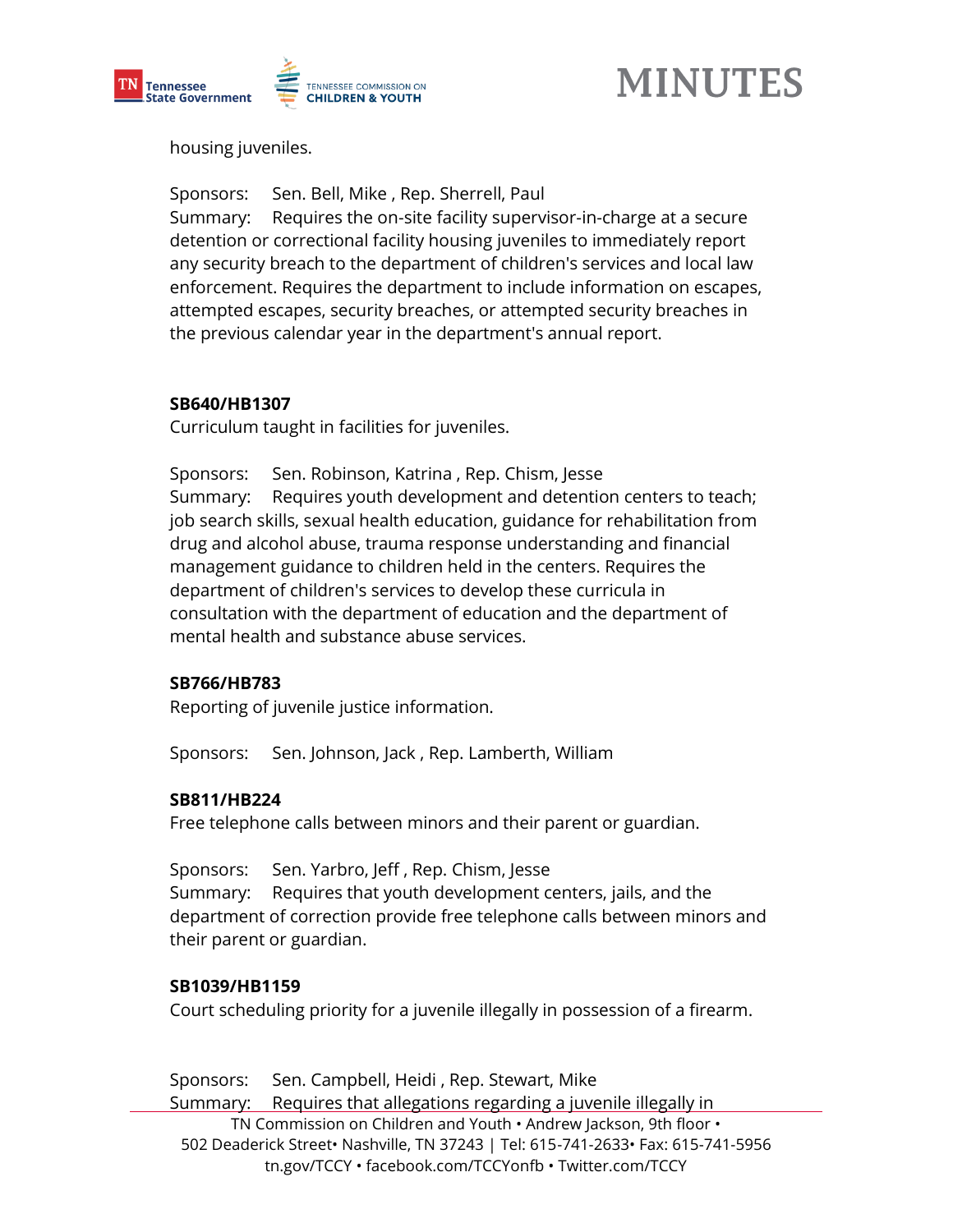



possession of a firearm be given priority in court scheduling and be heard as soon as realistically possible.

#### **SB1286/HB478**

Probable cause to detain child in secure facility.

Sponsors: Sen. White, Dawn , Rep. Lamberth, William Summary: Allows a child to be detained in a secure facility when there is probable cause to believe the child has committed certain offenses including burglary, aggravated burglary, robbery, or theft of a motor vehicle. Removes language that specifies that the juvenile court may order detention for a maximum of 48 hours for the delinquent child to be served only on days the school in which the child is enrolled is not in session.

#### **SB1418/HB223**

Juvenile Justice Stop Solitary Confinement Act.

Sponsors: Sen. Akbari, Raumesh , Rep. Chism, Jesse Summary: Enacts the "Juvenile Justice Stop Solitary Confinement Act," which establishes guidelines for placement of a juvenile offender in solitary confinement. Requires a juvenile detention facility to provide a weekly report to the appropriate juvenile court judge of each juvenile offender placed in solitary confinement during the time period of the report. Specifies that the report must include the circumstances resulting in the juvenile offender being placed in solitary confinement, the less restrictive alternative efforts used prior to solitary confinement, the total number of hours and days the juvenile offender was placed in solitary confinement, and the number and content of meals provided to the juvenile offender while in solitary confinement. Requires the department of correction to provide appropriate training, either through the department or by contract, to individuals employed by a juvenile detention facility in the treatment of juveniles.

#### **SB1435/HB340**

Interrogation of child under suspicion of committing a delinquent act must be recorded.

TN Commission on Children and Youth • Andrew Jackson, 9th floor • 502 Deaderick Street• Nashville, TN 37243 | Tel: 615-741-2633• Fax: 615-741-5956 tn.gov/TCCY • facebook.com/TCCYonfb • Twitter.com/TCCY Sponsors: Sen. Akbari, Raumesh , Rep. Lamar, London Summary: Requires that an audiovisual recording be made of any interrogation or interview of a child who has been taken into custody on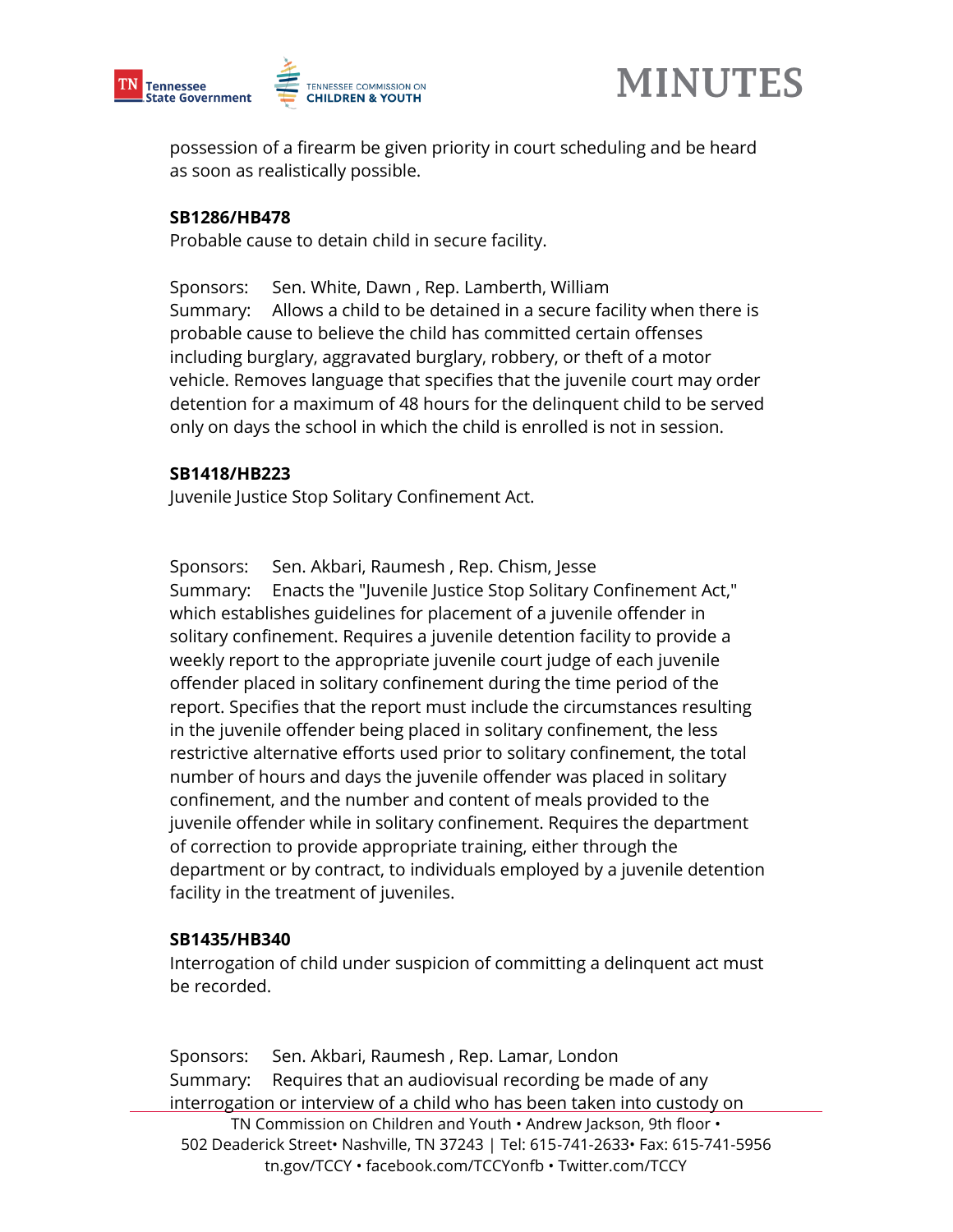



suspicion that the child committed a delinquent act or unruly conduct. Specifies that such requirement may not be waived.

#### **SB1452/HB1089**

Sentence reduction for person who committed first degree murder as a minor.

Sponsors: Sen. Akbari, Raumesh , Rep. Cooper, Barbara

#### **SB1471/HB991**

Review of the federal Prison Rape Elimination Act.

Sponsors: Sen. Akbari, Raumesh , Rep. Thompson, Dwayne Summary: Requires the department of corrections to review the federal Prison Rape Elimination Act to determine how state standards to detect and respond to prison rape can be improved. Mandates the department to report its findings and recommendations to the governor and the general assembly by January 15, 2022. Broadly captioned.

# **Transition Age Youth**

#### **SB722/HB139**

Establishing of a foster care youth outreach pilot program.

Sponsors: Sen. Johnson, Jack , Rep. Lamberth, William Summary: Requires the department of children's services, working jointly with the higher education commission, the board of regents, and public institutions of higher education, to establish a foster care youth outreach pilot program at a minimum of five public institutions of higher education. Terminates the pilot program on January 1, 2024.

#### **SB752/HB771**

Report on apprenticeship programs for minors.

Sponsors: Sen. Johnson, Jack , Rep. Lamberth, William

#### **SB824**

TN Commission on Children and Youth • Andrew Jackson, 9th floor • 502 Deaderick Street• Nashville, TN 37243 | Tel: 615-741-2633• Fax: 615-741-5956 tn.gov/TCCY • facebook.com/TCCYonfb • Twitter.com/TCCY List of apprenticeship training program contacts for high schools.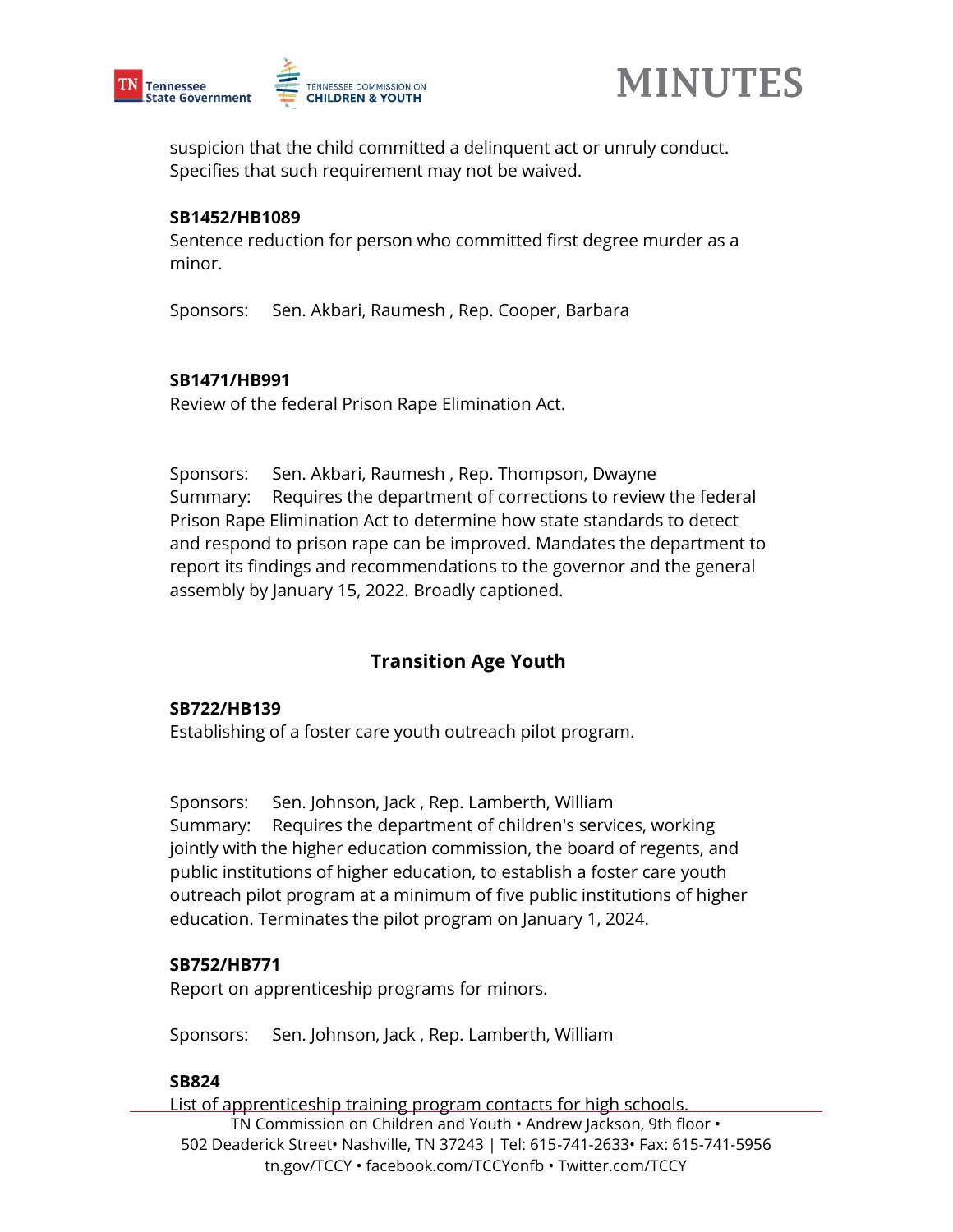

Sponsors: Sen. Yarbro, Jeff ,

Summary: Requires each public high school, including public charter high schools, to designate a teacher, principal, or other school employee to serve as an apprenticeship training program contact for the school. Requires the department of education to compile and publish a list of the apprenticeship training program contacts annually on its website.

#### **SB844/HB842**

High school apprenticeship program contacts.

Sponsors: Sen. Yarbro, Jeff , Rep. Thompson, Dwayne Summary: Requires public high schools to designate a school employee as an apprenticeship training program contact for the school. Defines "apprenticeship training program contact" as the school employee that is the preferred point of contact on matters related to apprenticeship and workforce training opportunities. Requires the department of education to compile and maintain a directory of the apprenticeship training program contacts at each school. Broadly captioned.

# **Children's Mental Health**

#### **SB640/HB1307**

Curriculum taught in facilities for juveniles.

Sponsors: Sen. Robinson, Katrina , Rep. Chism, Jesse Summary: Requires youth development and detention centers to teach; job search skills, sexual health education, guidance for rehabilitation from drug and alcohol abuse, trauma response understanding and financial management guidance to children held in the centers. Requires the department of children's services to develop these curricula in consultation with the department of education and the department of mental health and substance abuse services.

#### **SB673/HB814**

Plan to conduct mental and behavioral health screenings for students in K-8.

Sponsors: Sen. Kyle, Sara , Rep. Clemmons, John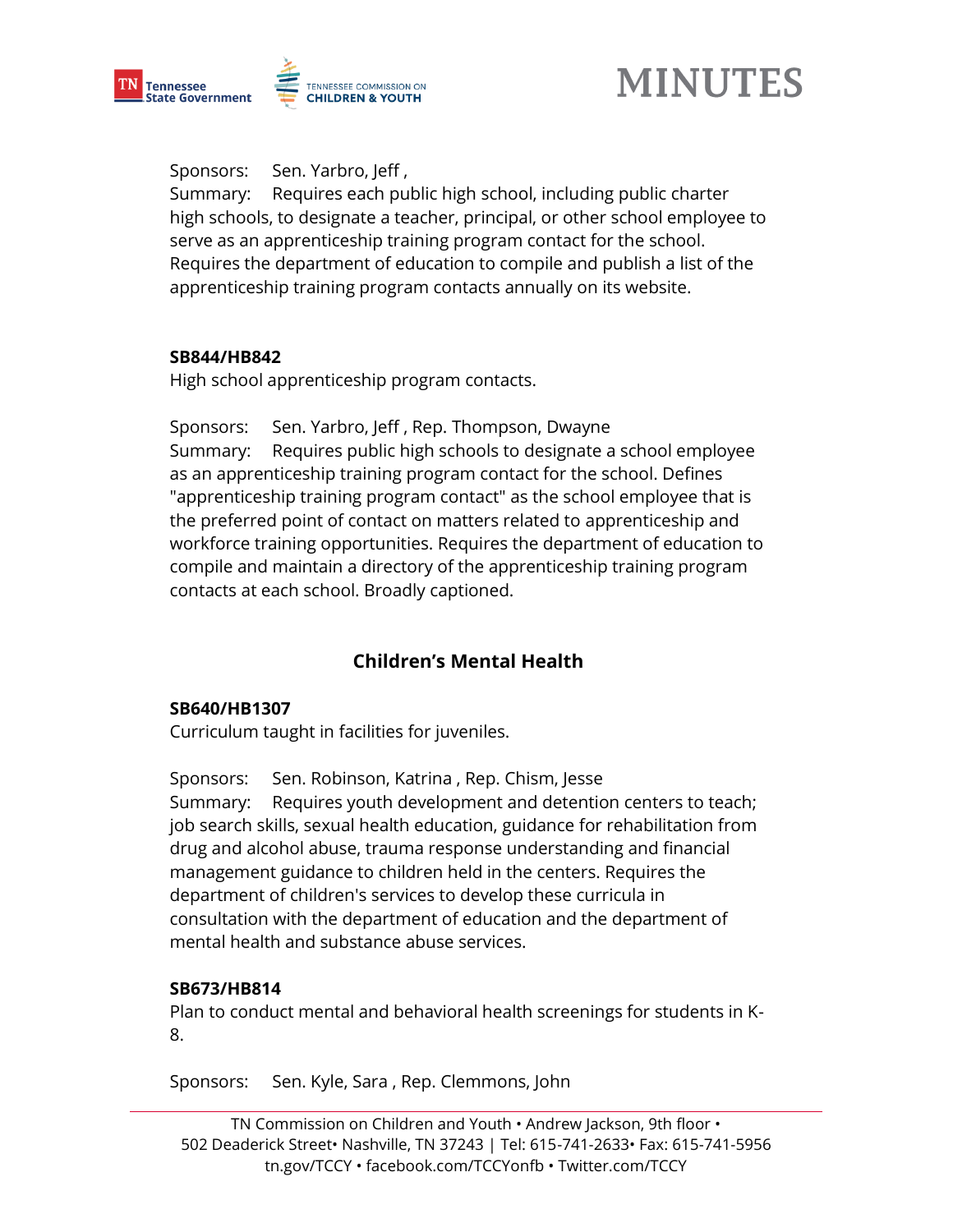



#### **SB827/HB916**

Prohibits the use of solitary confinement for pregnant inmates.

Sponsors: Sen. Yarbro, Jeff , Rep. Chism, Jesse

Summary: Prohibits the use of solitary confinement for pregnant inmates and inmates who have given birth within the past eight weeks. Prohibits the transfer of a pregnant inmate from a jail to a state penitentiary or branch of a prison for safekeeping unless medically necessary for the health of the prisoner or the unborn child.

## **Family Economics**

#### **SB132/HB136**

Report on DHS access and use of TANF funds.

Sponsors: Sen. Crowe, Rusty , Rep. Hawk, David Summary: Requires the commissioner of the department of human services to submit a report annually to the general assembly detailing the department's access and use of federal temporary assistance to needy families (TANF) funds. Allows the report to be submitted electronically and requires the report to be posted on the department's website.

#### **SB144/HB137**

Tennessee Opportunity Act.

Sponsors: Sen. Watson, Bo , Rep. Hawk, David Summary: Requires the department of human services, at the beginning of federal fiscal year 2022, to establish a reserve of TANF funds in an amount roughly equal to, within \$10,000,000 of, the federal fiscal year 2021 TANF block grant amount to this state. Specifies that the department may use TANF reserve funds to address any declared state emergency or to address economic needs arising when the state unemployment rate reaches a level deemed concerning by the governor. Requires the department to replenish any funds used from the TANF reserve fund. Requires the department to annually disclose in its budget documents presented to and approved by the general assembly the reserve amount of TANF funds used and replenished. Requires the department, beginning in federal fiscal year 2022, to spend or dedicate 100 percent of all available TANF funds that are not allocated to the department's administrative

TN Commission on Children and Youth • Andrew Jackson, 9th floor • 502 Deaderick Street• Nashville, TN 37243 | Tel: 615-741-2633• Fax: 615-741-5956 tn.gov/TCCY • facebook.com/TCCYonfb • Twitter.com/TCCY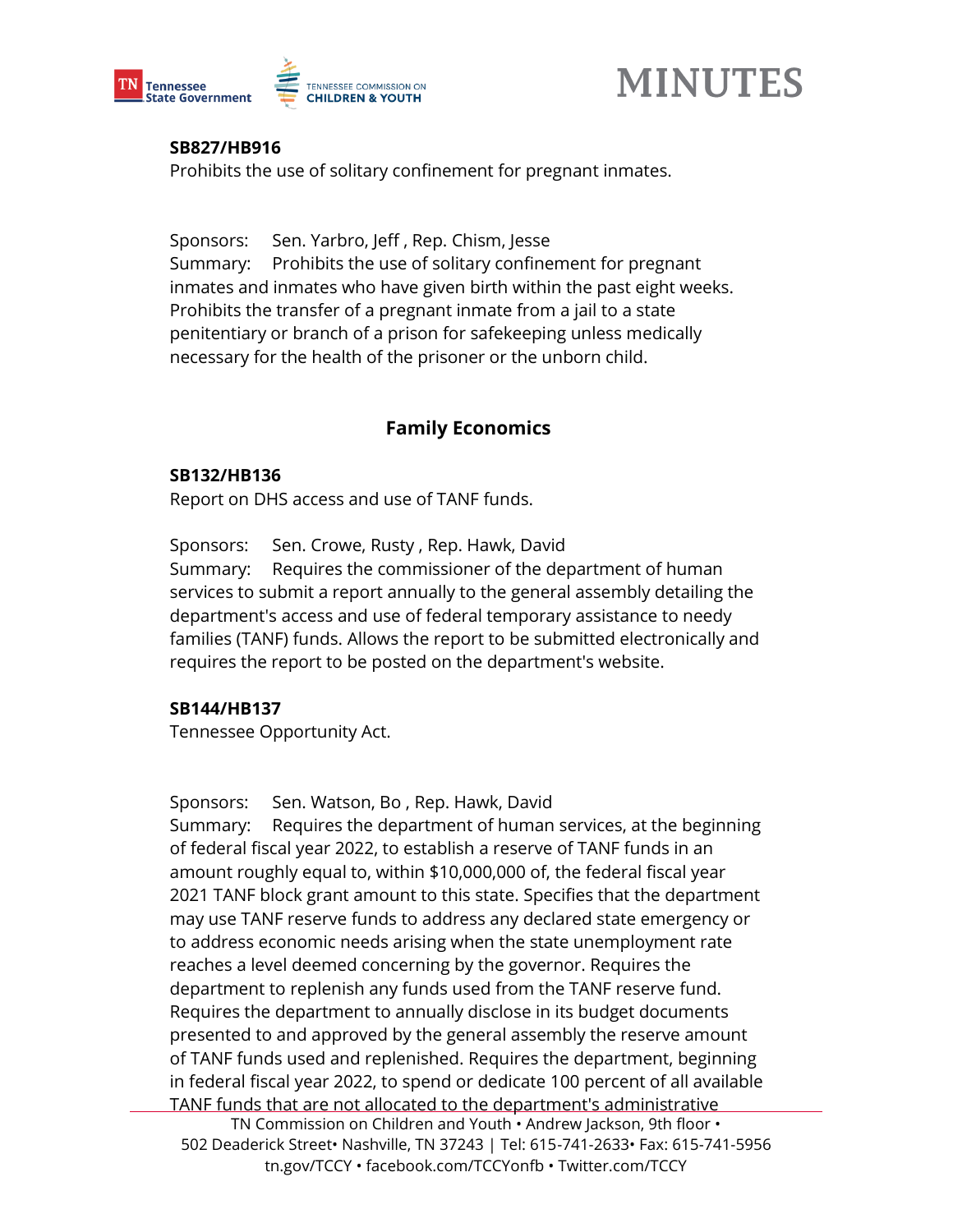





overhead costs, that are not part of the reserve, and that are not used for the department's cash assistance program. Requires the department, beginning in the quarter following the end of federal fiscal year 2021, to allocate unspent TANF funds, in allotments to each county proportional to its percentage share of the total number of Tennessee children living in households with incomes at or below the federal poverty level as confirmed by the comptroller of the treasury. Also requires the department to annually allocate the full amount of the allotment to each county through new or existing programs and services that are evidencebased or evidence-informed and that provide services to families and individuals eligible for the TANF program living in households at or below 200 percent of the federal poverty level. Requires the department to notify the public of the amount of funds available to be allocated to each county and to request and accept proposals from nonprofit organizations and local governmental entities in each county for the provision of evidencebased and evidence-informed programs and services to individuals and families who are eligible to receive funds from the TANF program. In fiscal year 2022. requires the department to dedicate \$300,000,000 from the department's existing surplus reserve of TANF funds to support the planning, implementation, and evaluation of three-year Tennessee opportunity pilot programs in eight communities with the goal of demonstrating the efficacy of well-implemented two-generation approaches to improving education, health, and economic outcomes for children and the adults in their lives. Makes other changes regarding distribution of TANF funds (10pp).

#### **SB162/HB466**

Pilot program to provide child care payments to eligible relative caregivers.

Sponsors: Sen. Briggs, Richard , Rep. McKenzie, Sam Summary: Requires the department of children's services to establish a pilot program for three years to provide child care payments to eligible relative caregivers. Defines "relative caregiver" as a person within a first, second, or third degree of relationship to the parent or the step-parent of a child who may be related through blood, marriage, or adoption. Requires the department of children's services to publish an annual report containing certain data about the pilot program.

## **SB308/HB721**

Improving the health of racial and ethnic minorities.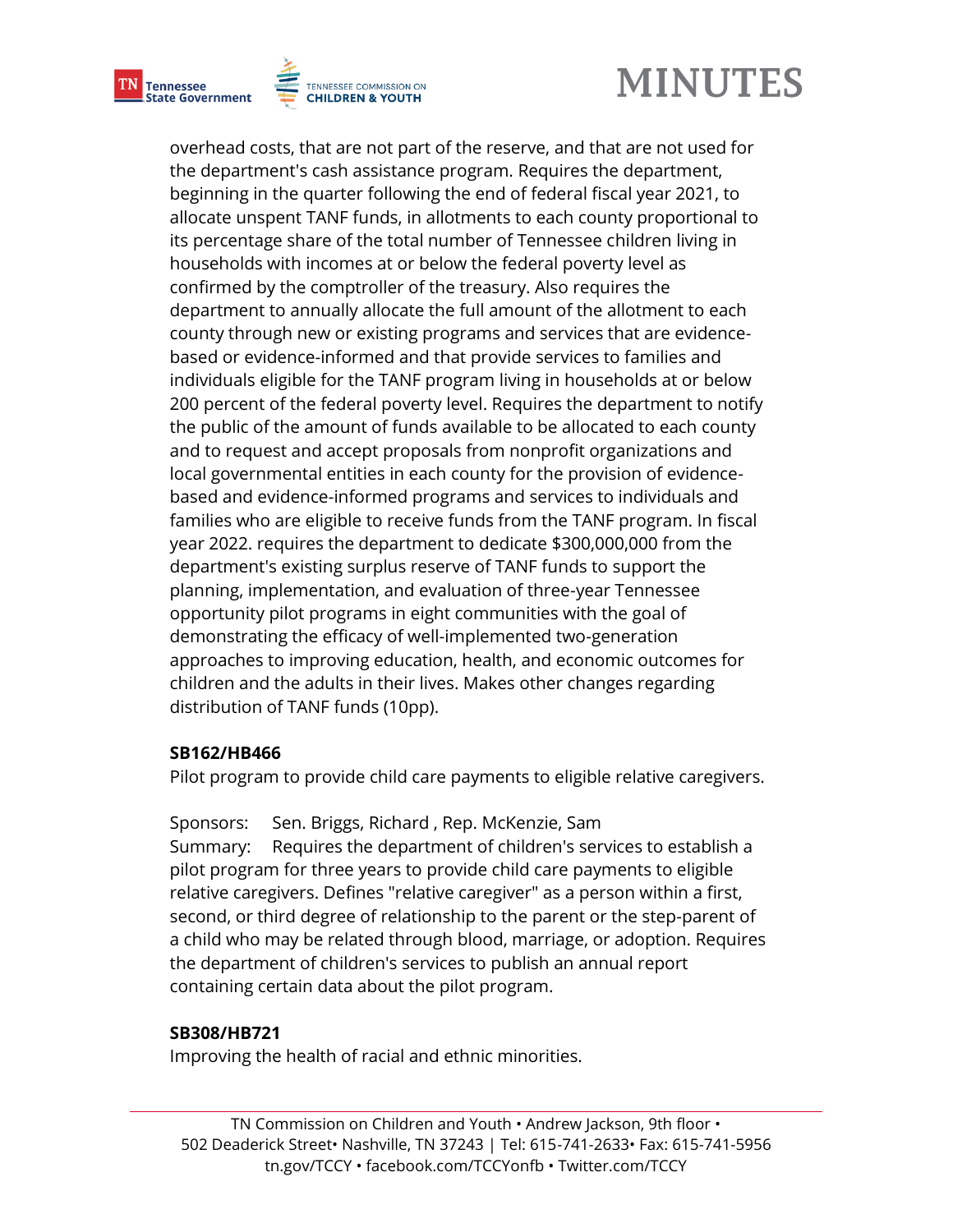





Sponsors: Sen. Robinson, Katrina , Rep. Hakeem, Yusuf Summary: Encourages the department of human services to develop a partnership with minority and other community-based organizations throughout this state to improve the health of racial and ethnic minorities and to extend public health legal services to minority and low-income individuals receiving social and medical services. Requests the department to utilize temporary assistance for needy families (TANF) funds to support the partnerships. Broadly captioned.

#### **SB398/HB484**

TANF - micro-lending program.

Sponsors: Sen. Johnson, Jack , Rep. Lamberth, William Summary: Clarifies that the training provided in the micro-lending program for low-income entrepreneurs who qualify for temporary assistance for needy families (TANF) includes entrepreneurial training. Broadly captioned.

#### **SB483/HB583**

Pathways to Prosperity Act.

Sponsors: Sen. Haile, Ferrell , Rep. Terry, Bryan

#### **SB548/HB1296**

Provides paid family and medical leave for state employees and teachers.

Sponsors: Sen. Kyle, Sara , Rep. Johnson, Gloria

Summary: Establishes paid family leave for teachers and state employees. Creates a list of qualifying events that make the teacher or employee eligible for up to 12 weeks of paid family leave per year. Establishes that paid family leave does not count against a teacher or employee's other annual leave balances and must be paid at 100 percent of the teacher or employee's salary. Authorizes the state board of education and the commissioner of human resources to promulgate rules for the purposes of creating paid family leave.

#### **SB549/HB34**

Authorizes THDA to provide affordable housing to displaced tenants.

TN Commission on Children and Youth • Andrew Jackson, 9th floor • 502 Deaderick Street• Nashville, TN 37243 | Tel: 615-741-2633• Fax: 615-741-5956 tn.gov/TCCY • facebook.com/TCCYonfb • Twitter.com/TCCY Sponsors: Sen. Kyle, Sara , Rep. Cooper, Barbara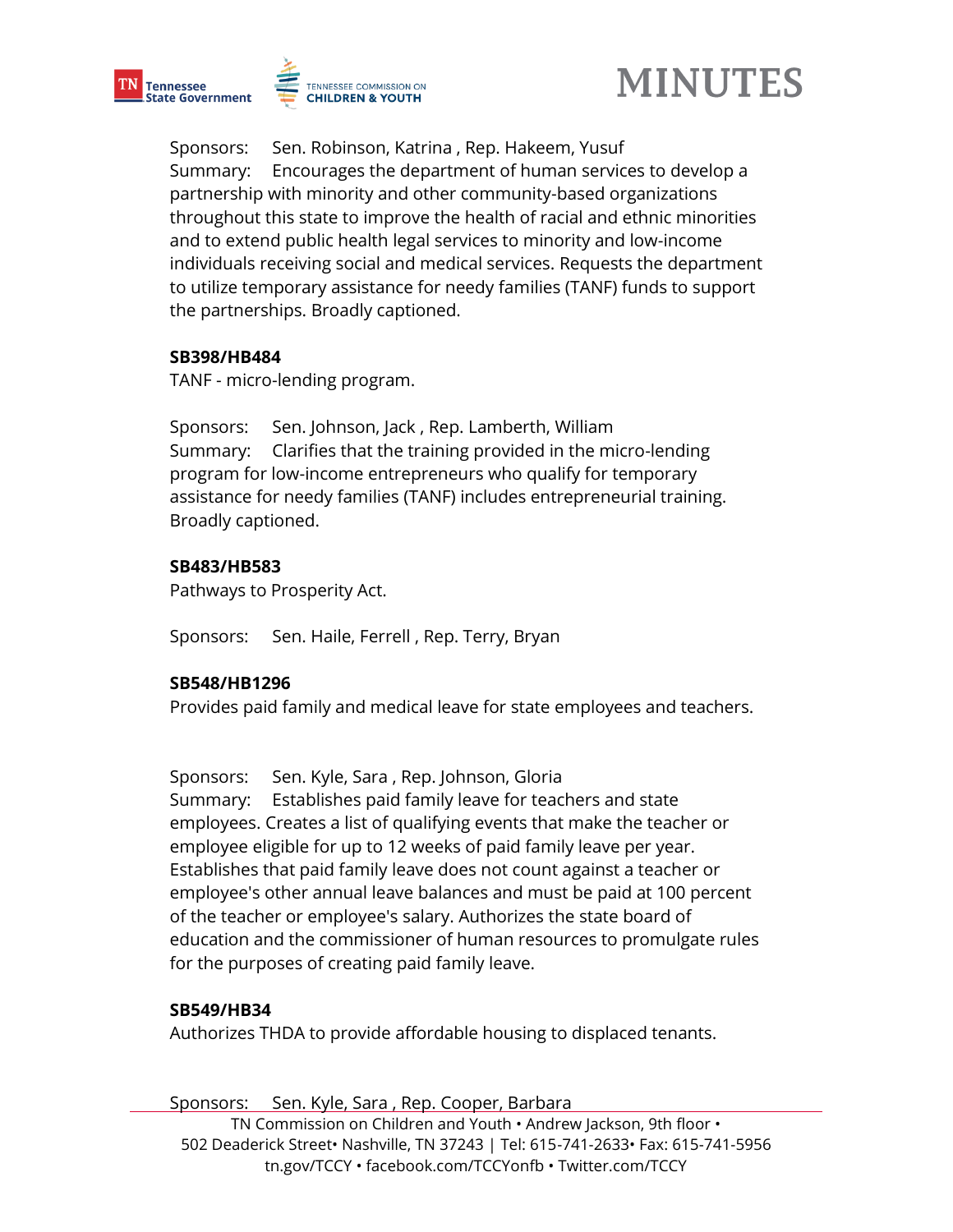





Summary: Authorizes the THDA to provide eligible displaced tenants who have been denied requests for housing or housing repairs by local governmental entities with affordable housing and services. Broadly captioned.

#### **SB639**

Use of TANF program funds to be used for grants to provide computers and job placement services to single parents.

Sponsors: Sen. Robinson, Katrina ,

Summary: Requires the department of labor and workforce development to develop partnerships with technology companies, nonprofit organizations, and other public and private community partners to establish programs and seek grants to provide low-cost or free technology training, computers, and job placement services to single parents with minor children. Specifies that it is the intent of this general assembly that any available federal funding provided to the state through the TANF program be used to fund this act. Broadly captioned.

#### **SB672/HB1295**

Tennessee Family Insurance Act.

Sponsors: Sen. Kyle, Sara , Rep. Johnson, Gloria

#### **SB674/HB815**

Tennessee Anti-Lunch Shaming Act.

Sponsors: Sen. Kyle, Sara , Rep. Clemmons, John

#### **SB715/HB807**

Phasing out of SNAP and TANF asset limits.

Sponsors: Sen. Gilmore, Brenda , Rep. Powell, Jason

Summary: Requires the department of human services to promulgate rules to phase out the SNAP and TANF asset limits starting in 2022 and completely phasing out the limits by 2025. Includes a planned phasing out of the TANF vehicle limit. Includes specific changes to the asset limits to be made every calendar year for the purposes of phasing out the limits.

#### **Data**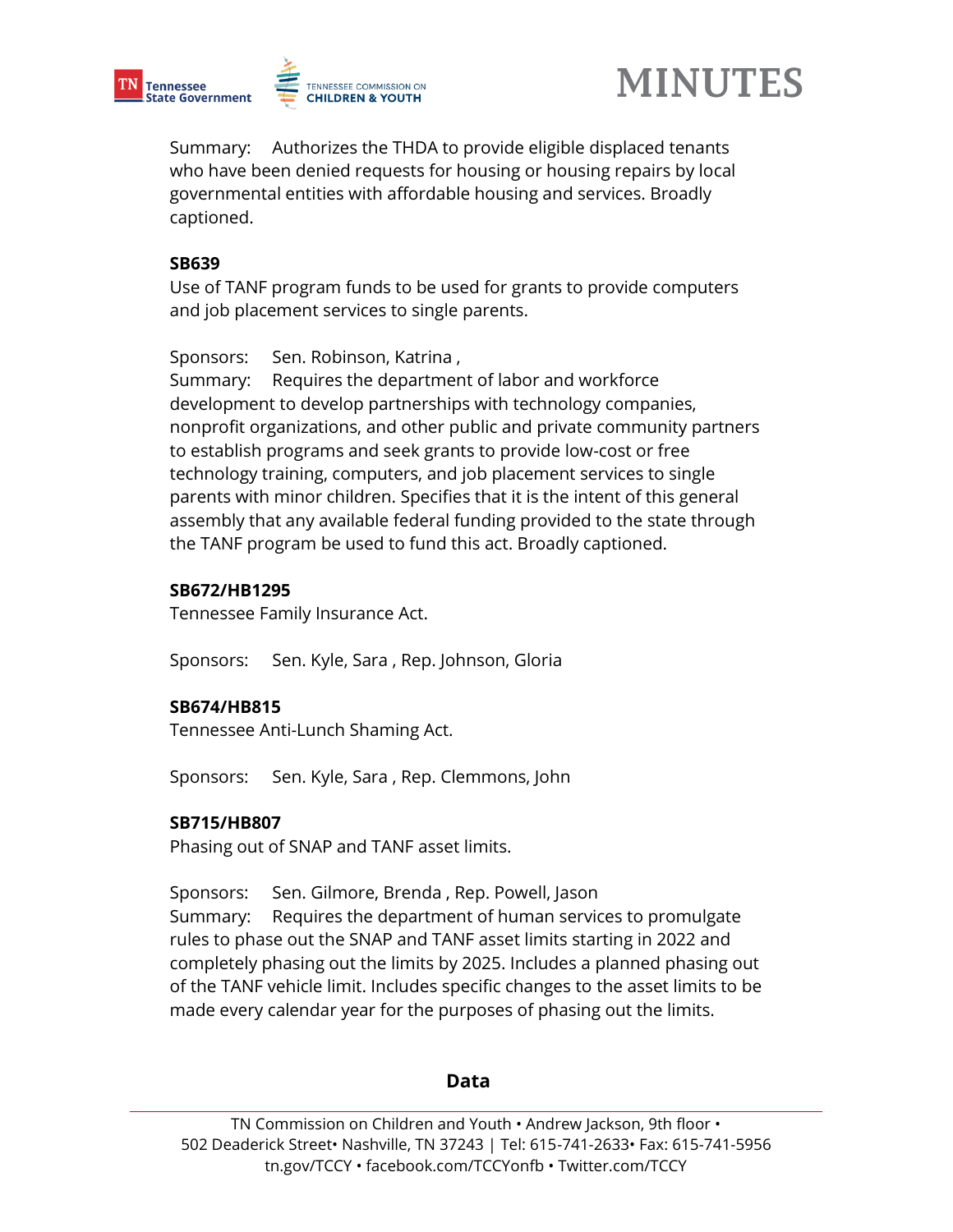



#### **SB447/HB1231**

Reporting of security breach at detention facility or correctional facility housing juveniles.

Sponsors: Sen. Bell, Mike , Rep. Sherrell, Paul

Summary: Requires the on-site facility supervisor-in-charge at a secure detention or correctional facility housing juveniles to immediately report any security breach to the department of children's services and local law enforcement. Requires the department to include information on escapes, attempted escapes, security breaches, or attempted security breaches in the previous calendar year in the department's annual report.

#### **SB766/HB783**

Reporting of juvenile justice information.

Sponsors: Sen. Johnson, Jack , Rep. Lamberth, William

#### **SB830/HB441**

Task force to study pre-term births and infant mortality in African-American women.

Sponsors: Sen. Jackson, Ed , Rep. Lamar, London Summary: Creates the African-American infant mortality task force for the purpose of studying infant mortality and pre-term birth rates in African-American women in this state.

#### **SB1474/HB1288**

Keep Kids in School Act.

Sponsors: Sen. Akbari, Raumesh , Rep. Johnson, Gloria

#### **SB1506/HB737**

Annual report by the office of coordinated school health on the implementation of physical activity of students.

Sponsors: Sen. Akbari, Raumesh , Rep. Miller, Larry

## **Trauma Informed**

#### **SB640/HB1307**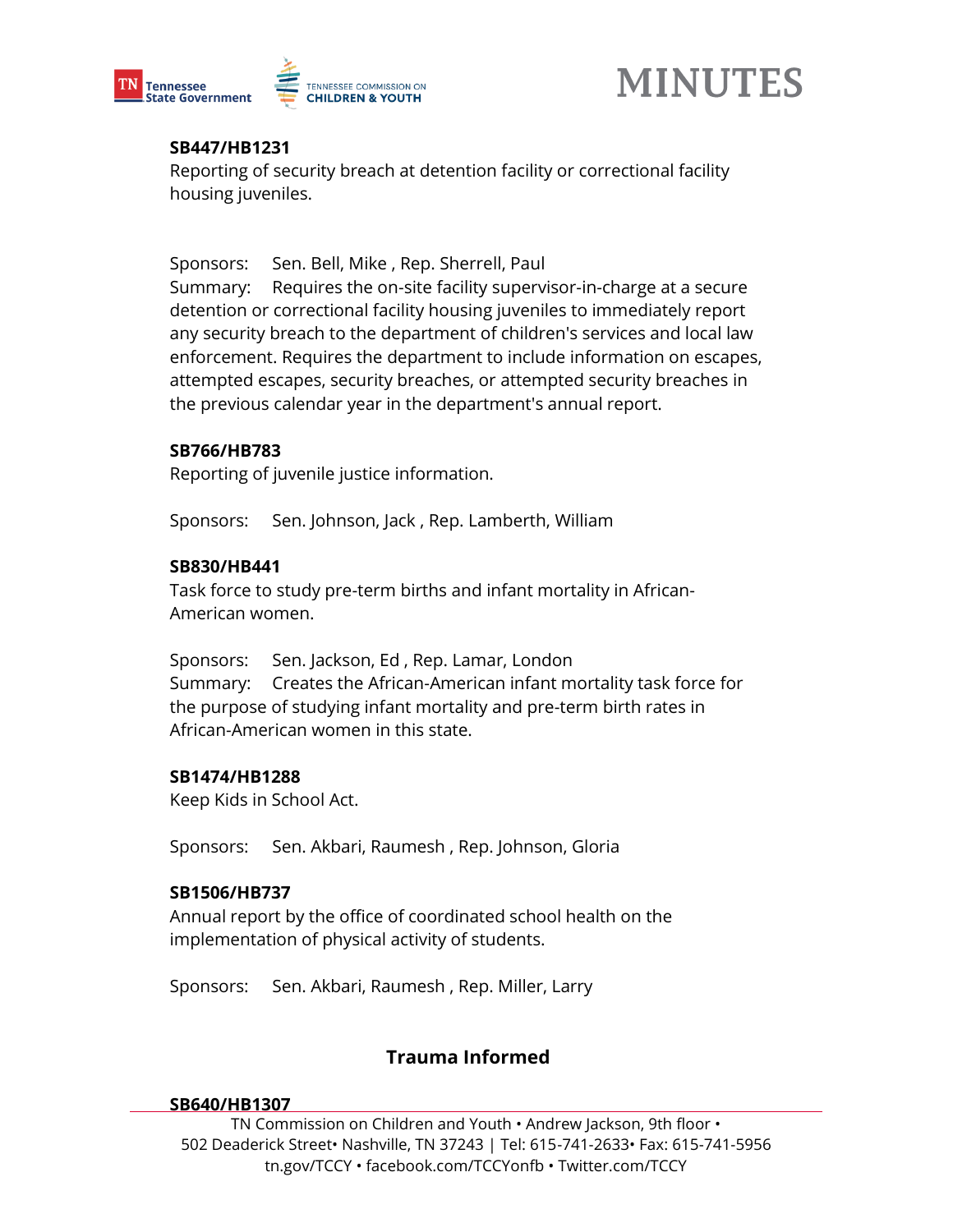



Curriculum taught in facilities for juveniles.

Sponsors: Sen. Robinson, Katrina , Rep. Chism, Jesse Summary: Requires youth development and detention centers to teach; job search skills, sexual health education, guidance for rehabilitation from drug and alcohol abuse, trauma response understanding and financial management guidance to children held in the centers. Requires the department of children's services to develop these curricula in consultation with the department of education and the department of mental health and substance abuse services.

#### **SB811/HB224**

Free telephone calls between minors and their parent or guardian.

Sponsors: Sen. Yarbro, Jeff , Rep. Chism, Jesse Summary: Requires that youth development centers, jails, and the department of correction provide free telephone calls between minors and their parent or guardian.

#### **SB827/HB916**

Prohibits the use of solitary confinement for pregnant inmates.

Sponsors: Sen. Yarbro, Jeff , Rep. Chism, Jesse Summary: Prohibits the use of solitary confinement for pregnant inmates and inmates who have given birth within the past eight weeks. Prohibits the transfer of a pregnant inmate from a jail to a state penitentiary or branch of a prison for safekeeping unless medically necessary for the health of the prisoner or the unborn child.

#### **SB1384/HB982**

Requires LEAs to implement an adverse childhood experiences (ACE) program.

TN Commission on Children and Youth • Andrew Jackson, 9th floor • 502 Deaderick Street• Nashville, TN 37243 | Tel: 615-741-2633• Fax: 615-741-5956 tn.gov/TCCY • facebook.com/TCCYonfb • Twitter.com/TCCY Sponsors: Sen. Kyle, Sara , Rep. Gillespie, John Summary: Requires LEAs to develop a program to provide mental and behavioral health services to students with adverse childhood experiences. Mandates that LEAs conduct a training seminar on adverse childhood experiences for parents and community-based health providers at least